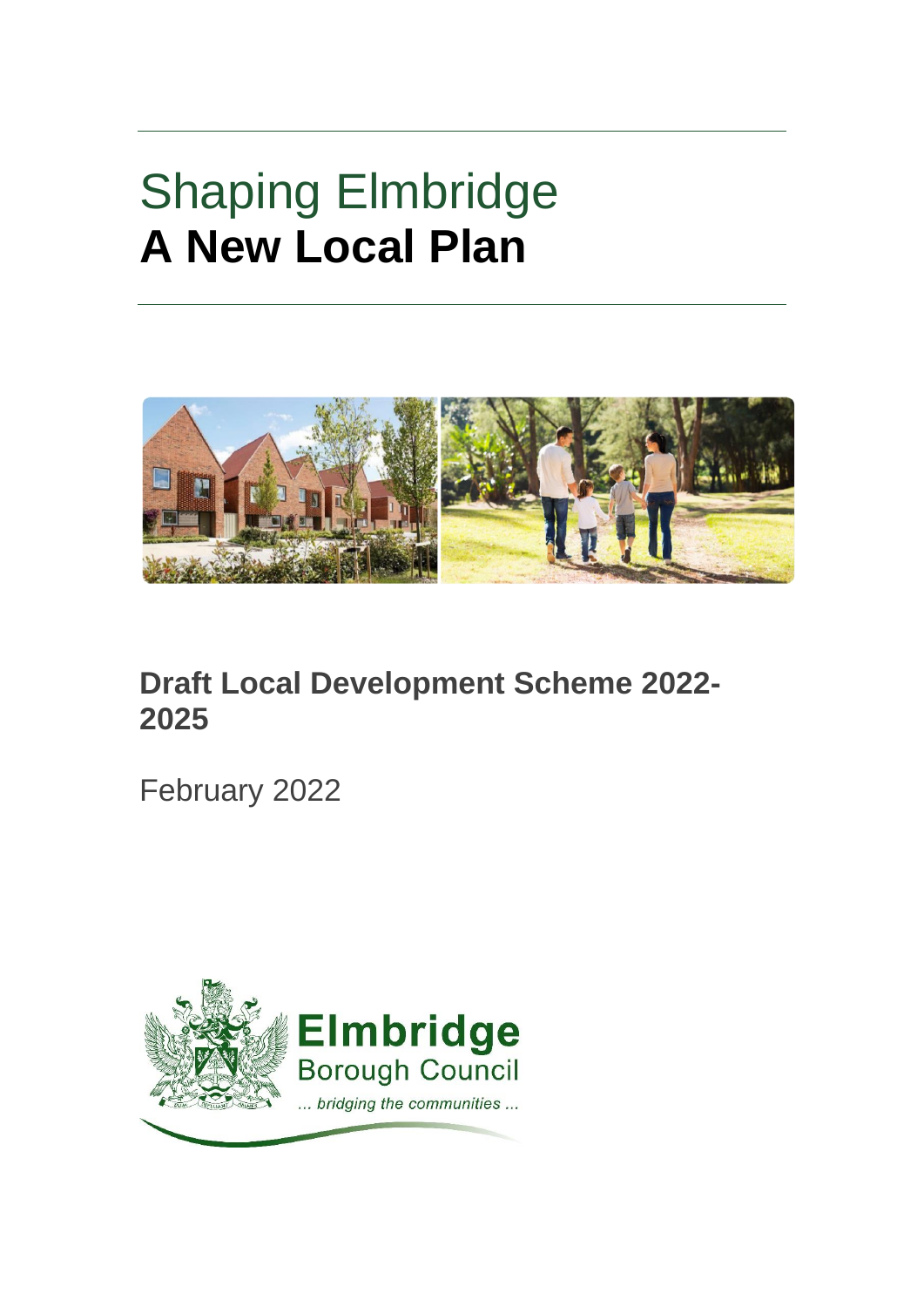### Contents

| 1. |                                                                     |  |
|----|---------------------------------------------------------------------|--|
|    |                                                                     |  |
|    |                                                                     |  |
|    |                                                                     |  |
|    |                                                                     |  |
| 2. |                                                                     |  |
|    |                                                                     |  |
|    |                                                                     |  |
|    |                                                                     |  |
|    | The Local Plan and Supporting Document Diagram  11                  |  |
| 3. |                                                                     |  |
|    | The approval process for each component of the Elmbridge Local Plan |  |
|    |                                                                     |  |
| 4. |                                                                     |  |
|    |                                                                     |  |
|    |                                                                     |  |
|    |                                                                     |  |
|    |                                                                     |  |
|    |                                                                     |  |
|    |                                                                     |  |
|    | Capacity of other agencies / delivery partners and the Planning     |  |
|    |                                                                     |  |
|    |                                                                     |  |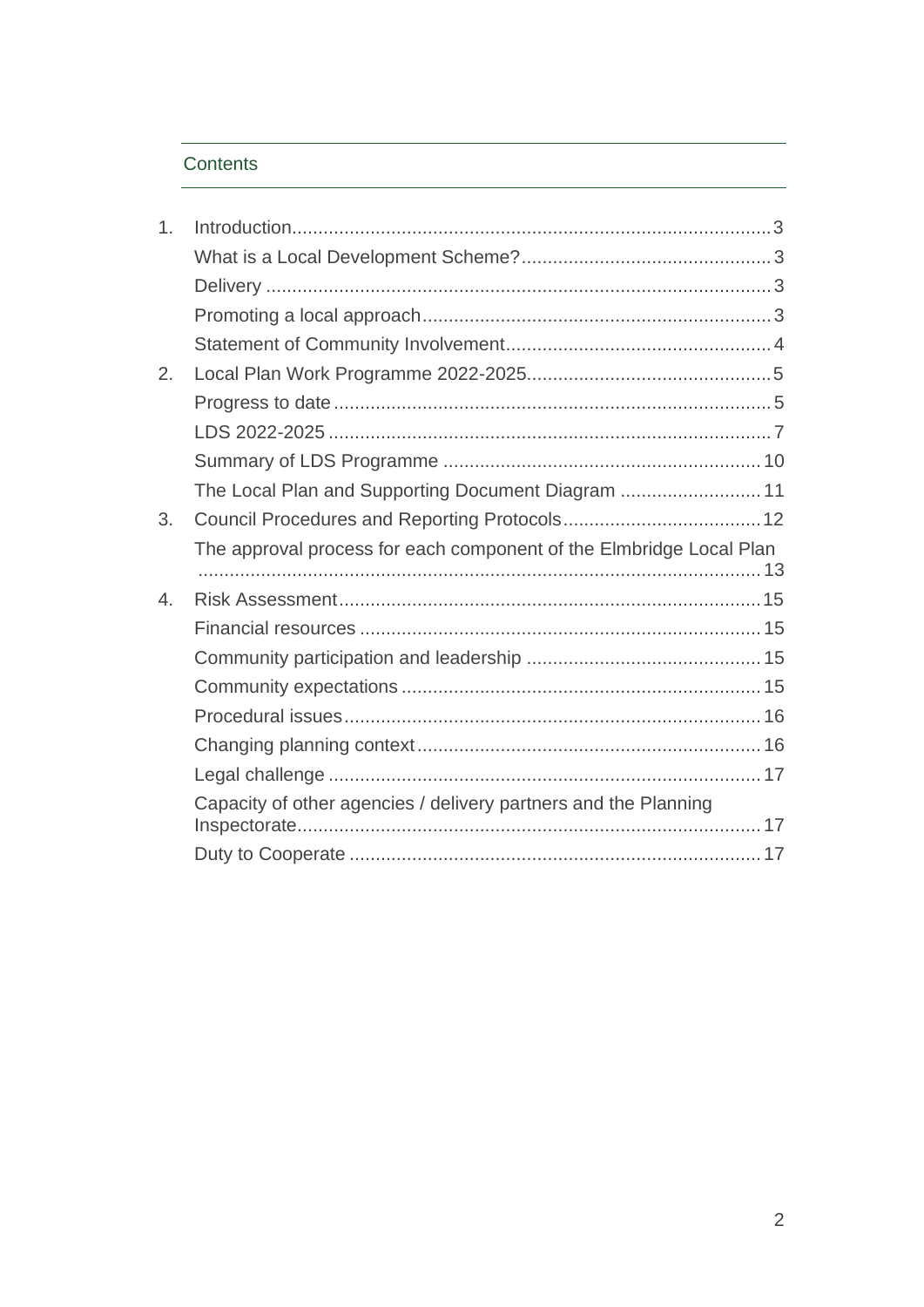# <span id="page-2-0"></span>1. Introduction

## <span id="page-2-1"></span>**What is a Local Development Scheme?**

- 1.1 A Local Development Scheme (LDS) is a public work programme that sets out the timetable for the production of Local Plan documents over the next three years. Together, these documents provide the planning framework for the coordinated delivery of new development and infrastructure, ensuring that the high quality of life enjoyed by Borough residents continues; that new development brings benefits to local communities; and that essential infrastructure needed to support our growing population is provided at the right time and in the right place.
- 1.2 An LDS must be made available to the public and kept up to date. Whilst there is no longer a requirement to submit a LDS to the Secretary of State, the [Housing and Planning Act 2016](http://www.legislation.gov.uk/ukpga/2016/22/contents/enacted) gives them significant power to intervene in local plan preparation should they consider it necessary. Part of these new powers includes more detailed monitoring of the progress of local authorities in preparing and reviewing local plans and the publication of progress against timetables.

# <span id="page-2-2"></span>**Delivery**

- 1.3 Whilst Elmbridge Borough Council is responsible for the delivery of many local services, there are several other important players who are responsible for key areas of service provision and infrastructure. To make the most efficient and effective use of resources, and with the aim of delivering 'more for less', the Council's key role is as coordinator and facilitator across public, private and community organisations. The key to successful delivery is through joint working and coordinated and complementary delivery.
- 1.4 In setting out this work programme, the Council has had to take account of the resources available and the realism of delivery. Priorities have had to be set, but all work undertaken will contribute to a distinctive Local Plan for Elmbridge and its residents, which will guide the delivery of new infrastructure and development across the Borough. The Local Plan will be regularly monitored, and reviewed as necessary, in order to ensure that it keeps abreast of changing circumstances and is responsive to the wishes of local people.

# <span id="page-2-3"></span>**Promoting a local approach**

1.5 In recent times the Government has made some radical changes to the way in which planning is delivered. Principally by giving local people much more control over the way in which their local areas develop by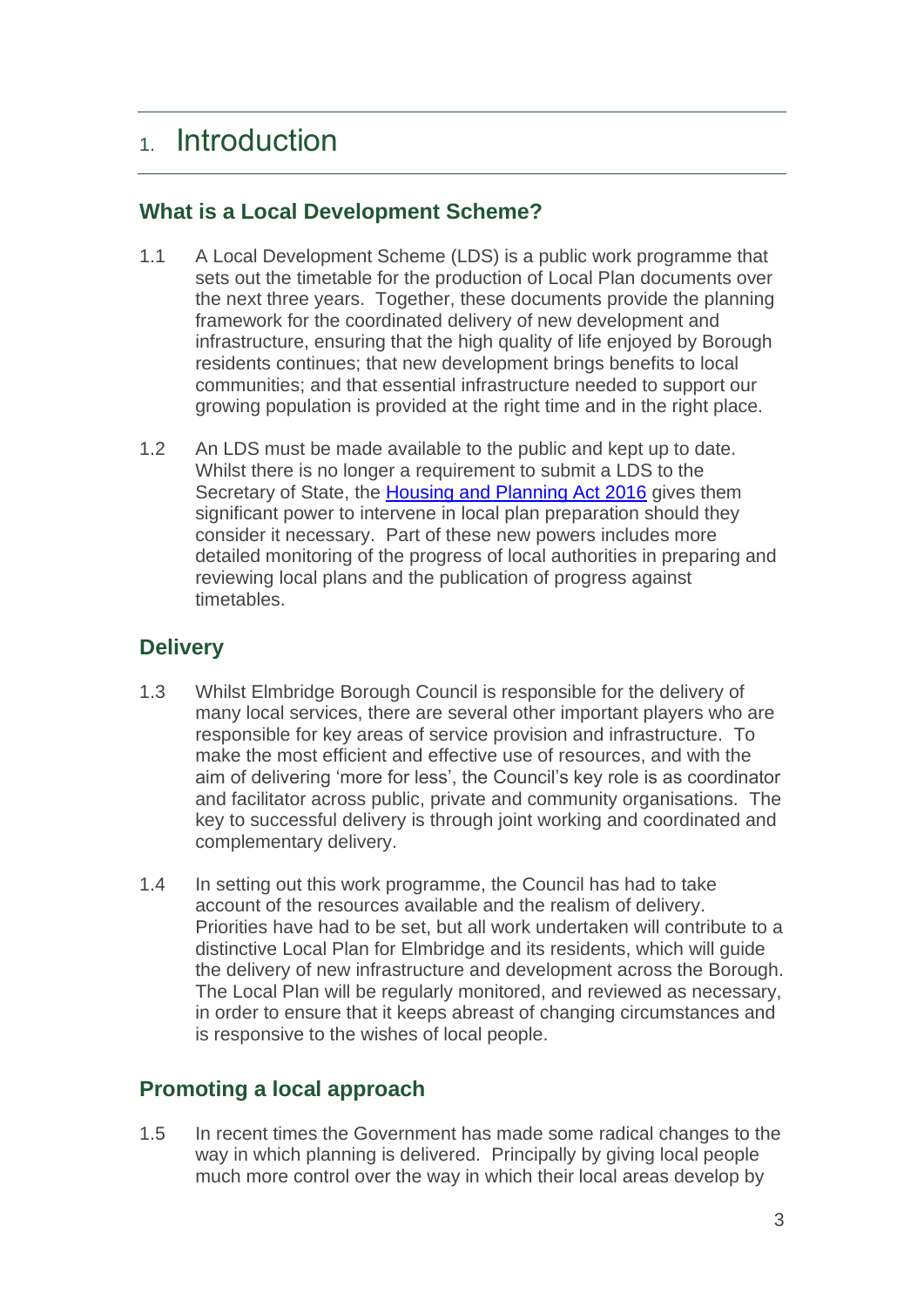handing power, responsibility and financial resources to those who wish to embrace these new opportunities.

- 1.6 Elmbridge is committed to engaging local people and enable them to have a greater influence on local decisions. The Local Plan Strategic Options Consultation 2016/2017, Options Consultation 2019 and Creating our vision and objectives and direction of development management policies 2020 are recent examples of this and such engagement will continue as the production of the Local Plan progresses.
- 1.7 The Council's challenge is to consider the views and aspirations of local people, whilst ensuring that we plan for sustainable growth. Local decisions will be numerous and varied, but they do have to accord with national planning policy at all times.

### <span id="page-3-0"></span>**Statement of Community Involvement**

- 1.8 The Statement of Community Involvement (SCI) explains how the local authority will involve the community in local plan preparation and development management decisions. It must be up to date regarding changes in legislation / regulation and good practice, including any temporary legislation in relation to Covid-19 measures.
- 1.9 The latest SCI document was adopted by the Council in September 2021. Public consultation and engagement during the preparation of Local Plan documents set out in the LDS 2022-2025 will be carried out in conformity with the SCI 2021.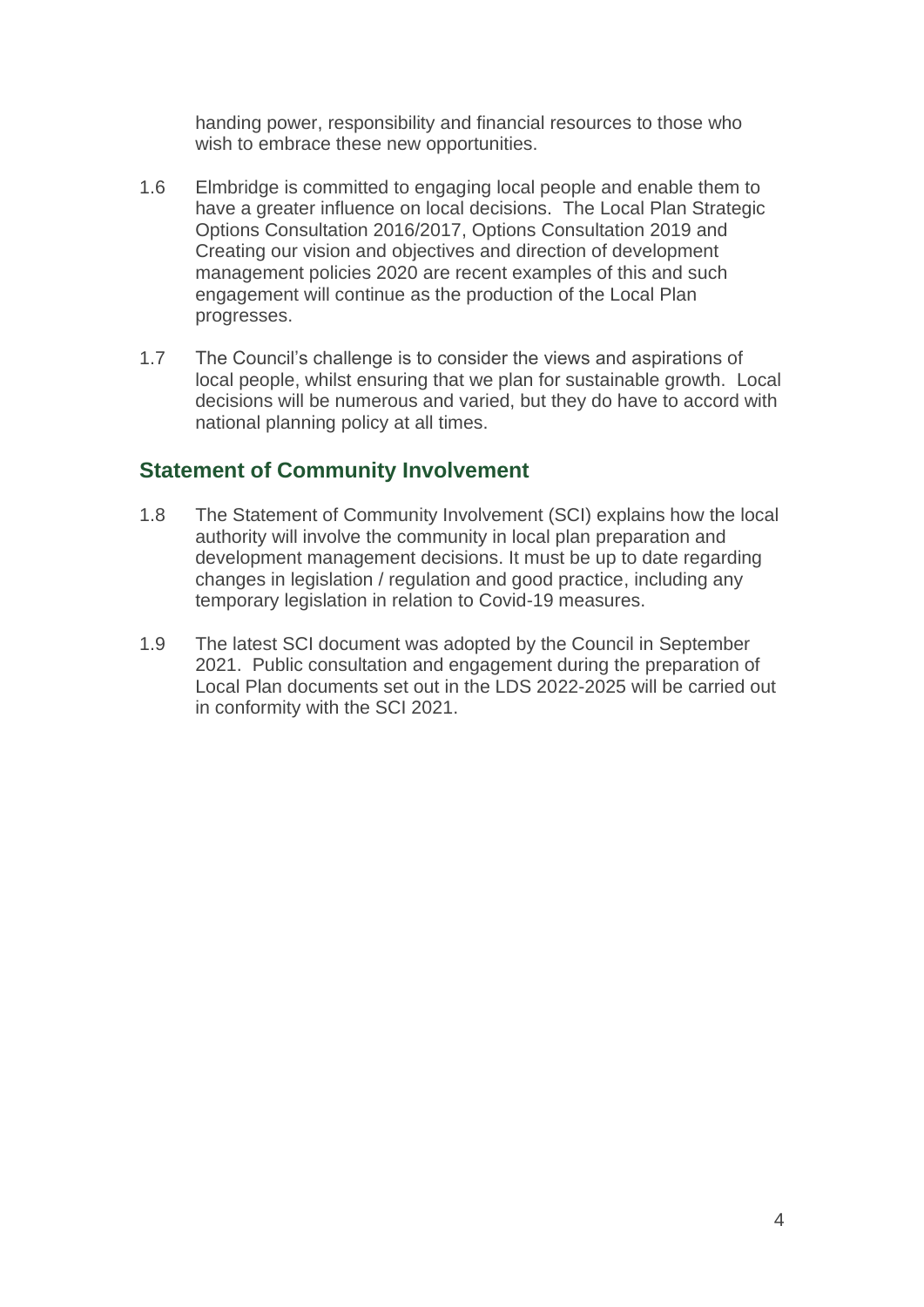# <span id="page-4-0"></span>2. Local Plan Work Programme 2022-2025

- 2.1 This Local Development Scheme (LDS) sets out an ambitious timetable over the next three years for the production of all documents that will form part of the Elmbridge Local Plan including Supplementary Planning Documents (SPDs), Neighbourhood Development Plans (NDPs) and supporting documents. This updates the previous LDS published in June 2021.
- 2.2 The following sections (sections 2-4) of the LDS set out:
	- overview of each of the documents to be prepared as part of the Local Plan, including SPDs, NDPs and supporting documents, in the next three years.
	- a summary of the LDS programme and a Local Plan and Supporting Document Diagram covering the period 2022-2025.
	- the political procedures and protocols in place which will help guide and monitor the progress of preparing Local Plan documents; the evidence base and other supporting documents including the process for agreeing documents for consultation; publication; submission; examination; and adoption.
	- the potential risks to the Council implementing this LDS.

### <span id="page-4-1"></span>**Progress to date**

- 2.3 Work on the new Local Plan commenced in 2014 with the formal decision to prepare a new Local Plan made by Cabinet in September 2016. Following the initial evidence gathering the first key stage of the plan preparation process was to identify the strategic issues and options for the Local Plan. This took the form of the Strategic Options Consultation (SOC). The Strategic Options Consultation 2016, including an initial preferred option, were presented to communities through a formal consultation document. The SOC was open from Friday 16 December 2016 until Friday 24 February 2017.
- 2.4 In light of the SOC 2016 responses, the publication of a new National Planning Policy Framework (July 2018 and updated February 2019), Planning Practice Guidance (in particular the introduction of the new Standard Methodology for calculating housing need) and confirmation of what the Government considered to be exceptional circumstances to justify amendments to Green Belt boundaries, it was considered appropriate to review and re-evaluate the options previously put forward in the SOC 2016.
- 2.5 The review and re-evaluation of the options previously put forward and findings in relation housing growth has included additional technical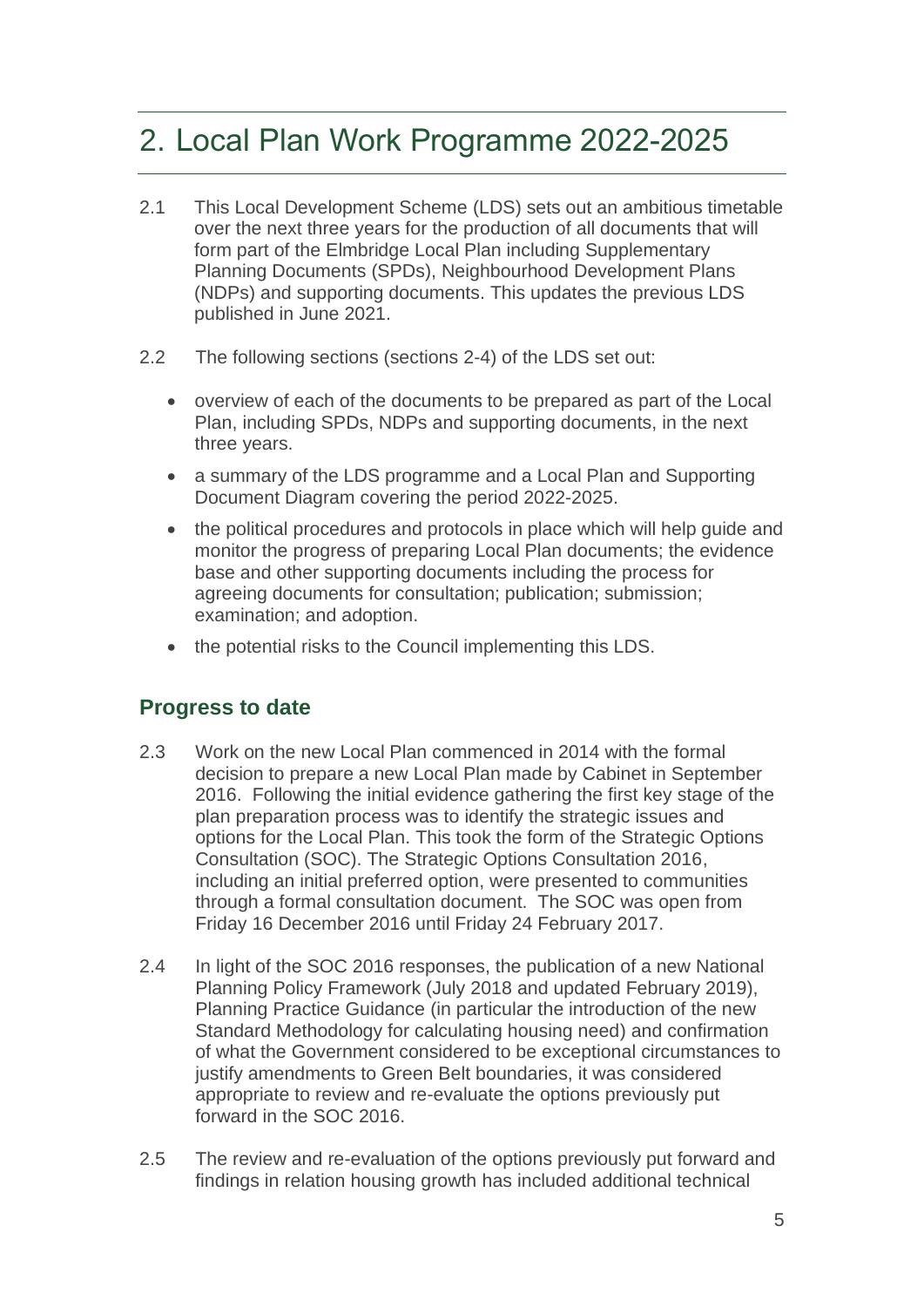work that has led to the identification of five options as to how the Local Plan could respond to housing need. This includes the original three options consulted on in 2016/17 which have evolved and two new options. This resulted in the Council superseding its previously preferred option as set out in the SOC 2016.

- 2.6 The Council has shared the findings of the review and re-evaluation through a further Regulation 18 Options Consultation. As well as outlining five wide ranging options to respond to housing need, the consultation documents introduced the need to review the Development Management policies. The Options Consultation was open from 19 August until 30 September 2019.
- 2.7 The Council adopted the Development Management Plan (DMP) in April 2015 which contained the detailed day-to-day policies against which planning applications and enforcement action are assessed. The aim being to deliver high quality sustainable development.
- 2.8 Initially the Council was not intending to review the DMP as part of the preparation of the new Local Plan as at that time (in 2016) it was considered that the policies were not directly affected by strategic policies on the location and scale of development. In addition, the DMP had been recently adopted and was compliant with the most up to date National Planning Policy Framework (NPPF) applicable at the time. It was anticipated that a review would be undertaken post adoption of the new Local Plan.
- 2.9 However, as the preparation stage of the Local Plan has extended and importantly the revised NPPF has been published in July 2018 and updated 2019, it was considered an appropriate time to take stock of the performance of the DMP policies and undertake a review to ensure they are fit for purpose and capable of supporting the strategic policies.
- 2.10 This review lead to a further Regulation 18 consultation, The Creating our vision and objectives and direction of development management policies 2020 consultation, which was open from 27 January to 9 March 2020. This focused on issues around employment, our town and local centres and out approach to tackling climate change as well as how we protect and enhance the environment and heritage assets. The development management policies will be incorporated into the new Local Plan, and along with the strategic policies it will form one document.
- 2.11 The Council adopted a new Parking SPD on 22 July 2020. The purpose of the SPD is to provide more detail on how the Council will apply its adopted Development Management Policy DM7 (Access and parking) across the Borough. It contains guidance regarding parking provision and design, it seeks to encourage modal shift as well as ensuring appropriate mitigation measures are included within developments including the enablement of car free development in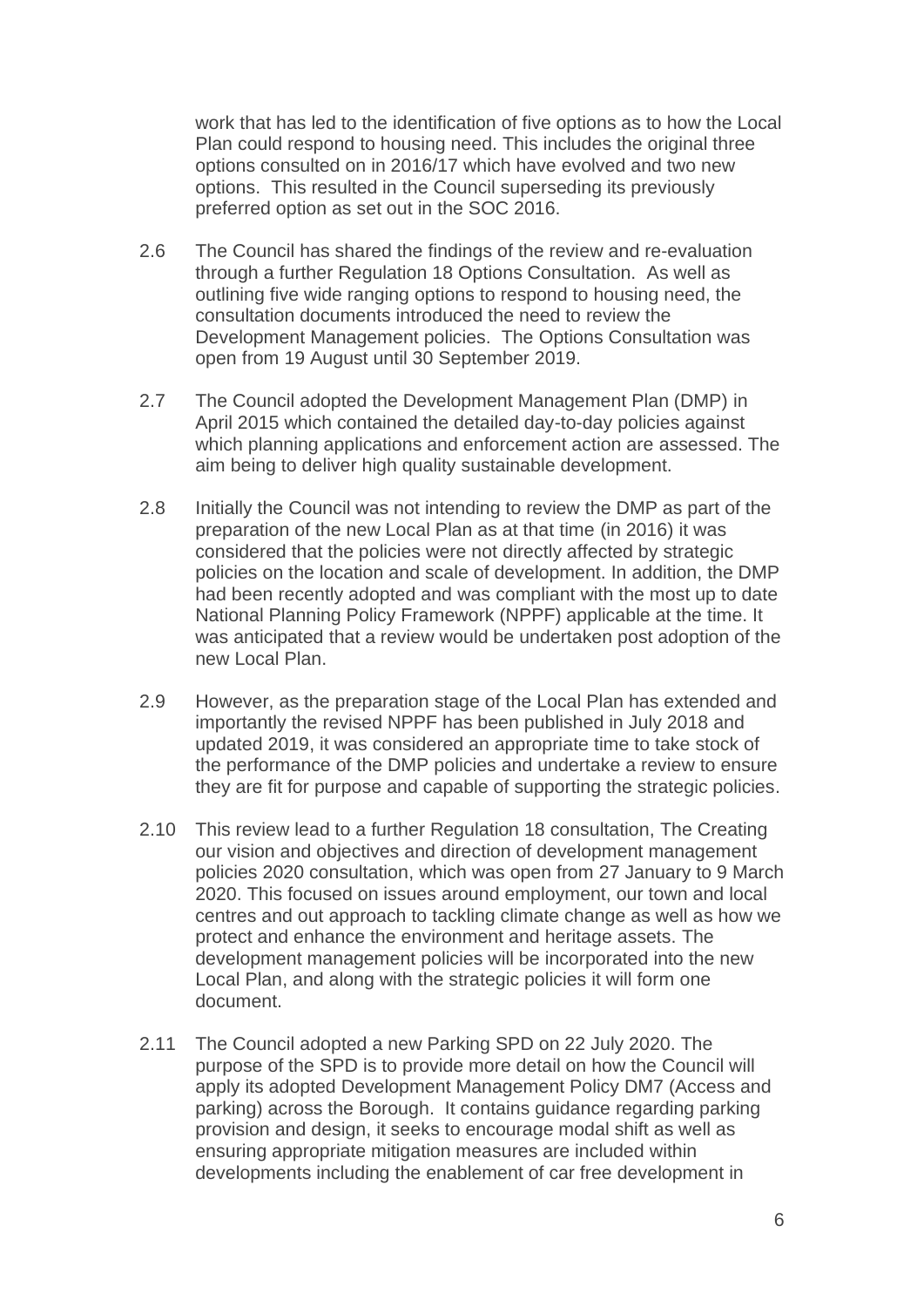sustainable locations.

2.12 In addition, the Council has adopted the Development Contributions SPD on 22 July 2020 (updated April 2021) which provides more detailed guidance on the implementation of policies in relation to Affordable Housing, Thames Basin Heaths and Infrastructure Delivery. The SPD sets out our approach to the collection of S106 and CIL and how this will be distributed to support plan delivery. The SPD is Borough-wide however the SPD sets out specific mitigation measures in relation to the Thames Basin Heaths Mitigation Strategy which will apply to a 7km zone around each Thames Basin Heaths Special Protection Area.

# <span id="page-6-0"></span>**LDS 2022-2025**

- 2.13 The revised timetable for the preparation of the new Local Plan, including SPDs, NDPs and supporting documents, is set out below. The progress of the Local Plan work programme and the performance of subsequently adopted policies takes place through the Authority Monitoring Report (AMR).
- 2.14 The approval process for each component of the new Local Plan is set out in section 3 of the LDS.

### **New Elmbridge Local Plan 2037**

- 2.15 The new Local Plan will set out the spatial strategy for the Borough for a 15-year plan period to deliver our vision for how the places and communities will grow. This will include how we want to develop and support our key employment areas, ensure our town and local centres remain vibrant retail, leisure and community hubs, provide housing, particularly affordable housing and continue to protect and enhance our historic and natural environment.
- 2.16 It will include borough-wide strategic and detailed development management policies to deliver sustainable growth. In particular, the Plan will establish a new housing target for the Borough and allocate sites, as well as designate key areas such as Strategic Employment Land and Local Green Space.

### **Supplementary Planning Documents (SPD)**

2.17 Supplementary Planning Documents provide more detailed guidance on the implementation of policies set out in the Local Plan.

#### *Parking SPD*

2.18 The purpose of this SPD is to provide more detail on how the Council will apply its adopted Development Management Policy DM7 (Access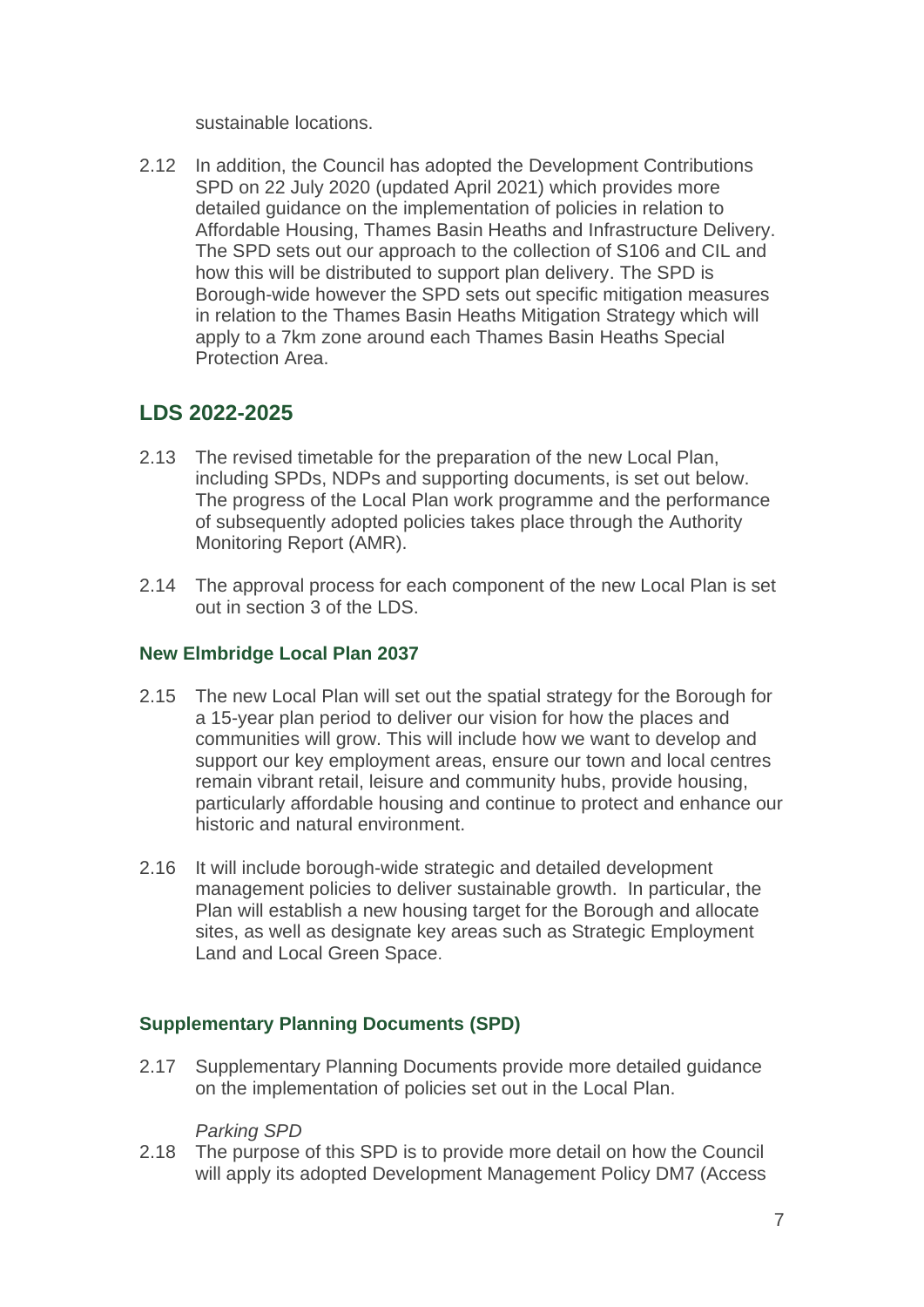and parking) across the Borough. The SPD may require an update following the adoption of the new Local Plan to reflect any changes in relevant local policy.

### *Development Contributions SPD*

2.19 In addition, the Council has reviewed and prepared a revised version of the Development Contributions SPD. The SPDs' purpose to provide more detailed guidance on the implementation of policies in relation to Affordable Housing, Thames Basin Heaths and Infrastructure Delivery. The SPD may require a minor update following the adoption of the new Local Plan to reflect any changes in relevant local policy.

#### *Elmbridge Design Code*

2.20 The Council will be preparing a Local Design Code. This will support the implementation of new local policies in relation to design matters. The scope and detail of the Code will depend on how the strategic and development management policies evolve in the Local Plan preparation. The Elmbridge Design Code will supersede the Design and Character SPD and Companion Guides (2012).

#### *Climate Change and Renewables SPD*

2.21 The Council will be preparing a new SPD on Climate Change and Renewables. This will support the implementation of new policies in relation to sustainability and climate change matters. The scope and detail of the SPD will depend on how the strategic and development management policies evolve in the Local Plan preparation.

#### *Flood Risk SPD*

2.22 Following the adoption of the Local Plan a review of the Flood Risk SPD (2016) will be undertaken and where necessary amended to reflect any forthcoming new local policy.

#### **Review of Community Infrastructure Levy (CIL) charging Schedule**

- 2.23 The CIL Charging Schedule sets out the rate per sqm that the Council intends to charge on all appropriate new development in the Borough. This rate can be varied on the basis of the type of development and location to reflect the different levels of viability by area and use. The Levy is collected to fund the delivery of infrastructure improvements needed to support the delivery of new development.
- 2.24 The CIL Charging Schedule is affected by the outcomes of the Local Plan evidence review therefore, consultation, examination and adoption an updated CIL Charging Schedule will track the timetable for the new Local Plan. This will be prepared in conformity with the Planning Compulsory Purchase Act 2008 and CIL Regulations 2010 (As amended) and Planning Practice Guidance.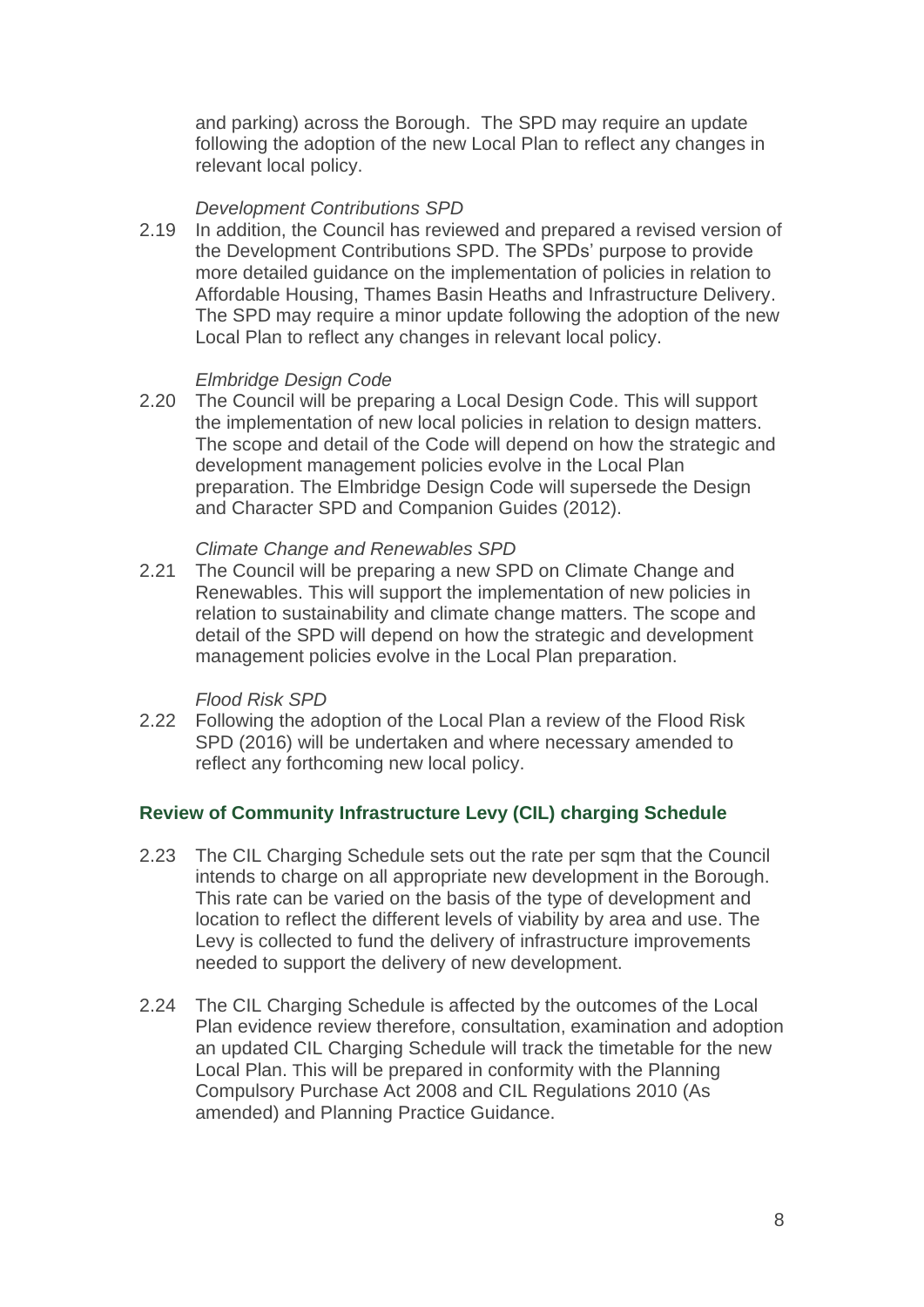#### **Burwood Park Neighbourhood Plan**

- 2.25 Introduced by the Localism Act in 2011, neighbourhood planning is the Government's initiative of empowering local communities to help make and take forward planning proposals at a local level. Neighbourhood Development Plans set out the vision for the local area, as determined by its residents and other stakeholders, and general policies to guide development in the neighbourhood. Once adopted a neighbourhood plan will form part of the Local Plan for the Borough allowing officers to use this when considering applications in the neighbourhood area.
- 2.26 A forum and area were designated around Burwood Park but the Council currently understands that they do not intend to take the neighbourhood plan forward.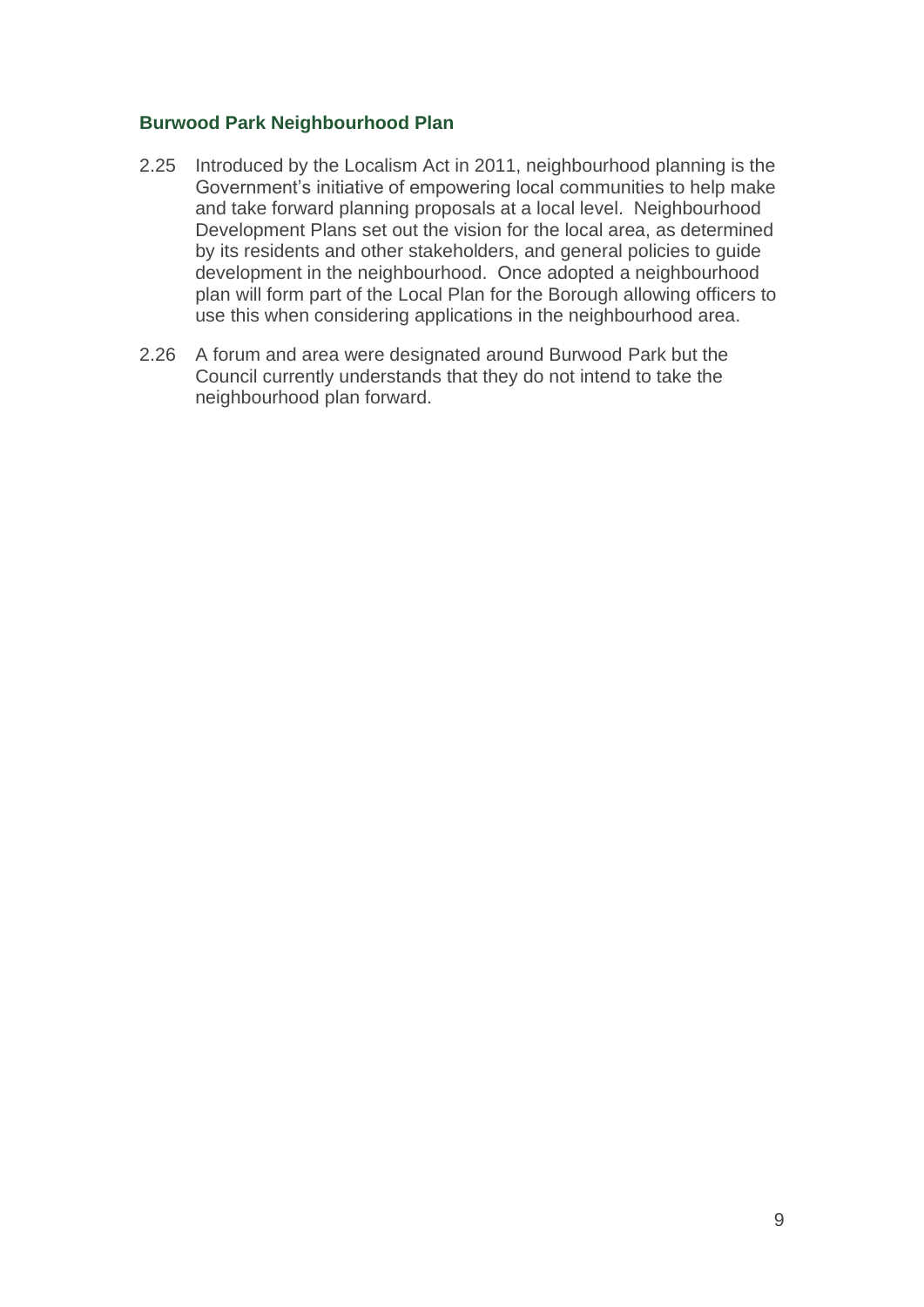# <span id="page-9-0"></span>**Summary of LDS Programme**

| Item                                                                                     | <b>Status</b>                                                                                                                                                                                                                                        | <b>Commenced?</b> | <b>Consultation/</b><br><b>Representation</b>         | <b>Consultation</b><br>period | <b>Submission</b> | <b>Examination</b> | <b>Adoption</b> |
|------------------------------------------------------------------------------------------|------------------------------------------------------------------------------------------------------------------------------------------------------------------------------------------------------------------------------------------------------|-------------------|-------------------------------------------------------|-------------------------------|-------------------|--------------------|-----------------|
| <b>Elmbridge Local Plan</b>                                                              | Local Plan                                                                                                                                                                                                                                           | Yes               | Reg.19 draft plan<br>(Representation):<br>Summer 2022 | 6 wk                          | Autumn 2022       | Winter 2022        | Summer 2023     |
| <b>Review of the Community</b><br><b>Infrastructure Levy Charging</b><br><b>Schedule</b> | The charging schedule for the Community<br>Infrastructure Levy will go through an<br>examination and payment will be a legal<br>requirement as set out in the Planning and<br>Compulsory Purchase Act 2008 and CIL<br>Regulations 2010 (as amended). | Yes               | Draft Schedule:<br>Autumn 2022                        | 6 wk                          | Winter 2022       | Spring 2023        | Summer 2023     |
| <b>Elmbridge Design Code</b>                                                             | The document will provide more detailed<br>guidance on the implementation policies<br>set out in the Local Plan.                                                                                                                                     | Yes               | Various through<br>2022                               | 4wk                           | N/A               | N/A                | Winter 2022     |
| <b>Climate change and</b><br><b>Renewables SPD</b>                                       | The document is a Supplementary<br>Planning Document and will provide more<br>detailed guidance on the implementation<br>of policies set out in the Local Plan.                                                                                      | Autumn 2022       | Summer 2023                                           | 4wk                           | N/A               | N/A                | By Autumn 2023  |
| <b>Review of Flood Risk SPD</b>                                                          | The document is a Supplementary<br>Planning Document and will provide more<br>detailed guidance on the implementation<br>of policies set out in the Local Plan.                                                                                      | Autumn 2022       | Summer 2023                                           | 4wk                           | N/A               | N/A                | By Autumn 2023  |
| <b>Review of Parking SPD</b>                                                             | The document is a Supplementary<br>Planning Document and will provide more<br>detailed guidance on the implementation<br>of policies set out in the Local Plan.                                                                                      | Autumn 2022       | Summer 2023                                           | 4wk                           | N/A               | N/A                | By Autumn 2023  |
| <b>Review of Development</b><br><b>Contributions SPD</b>                                 | The document is a Supplementary<br>Planning Document and will provide more<br>detailed guidance on the implementation<br>of policies set out in the Local Plan.                                                                                      | Summer 2022       | Summer 2023                                           | 4wk                           | N/A               | N/A                | By Autumn 2023  |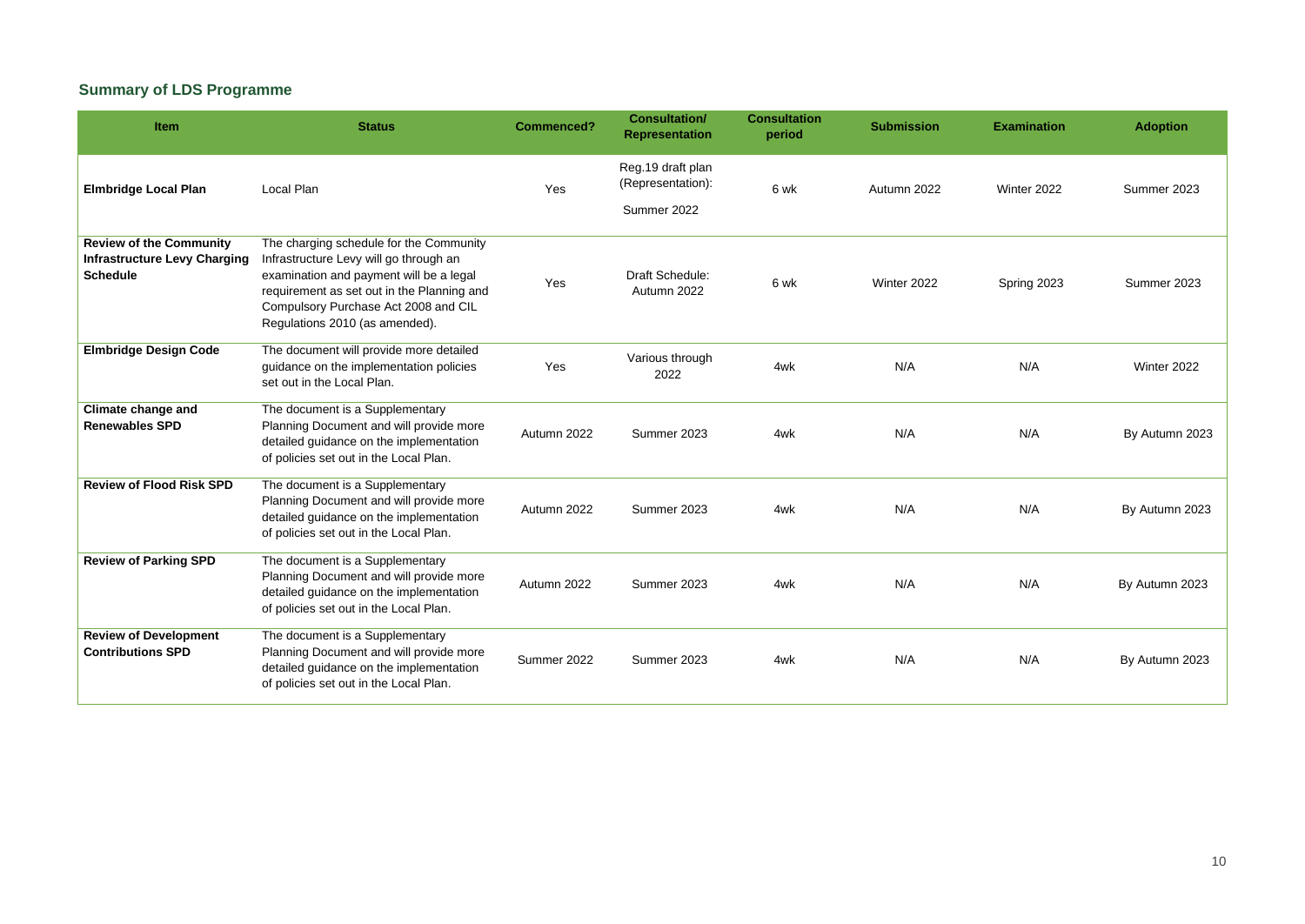# <span id="page-10-0"></span>**The Local Plan and Supporting Document Diagram**

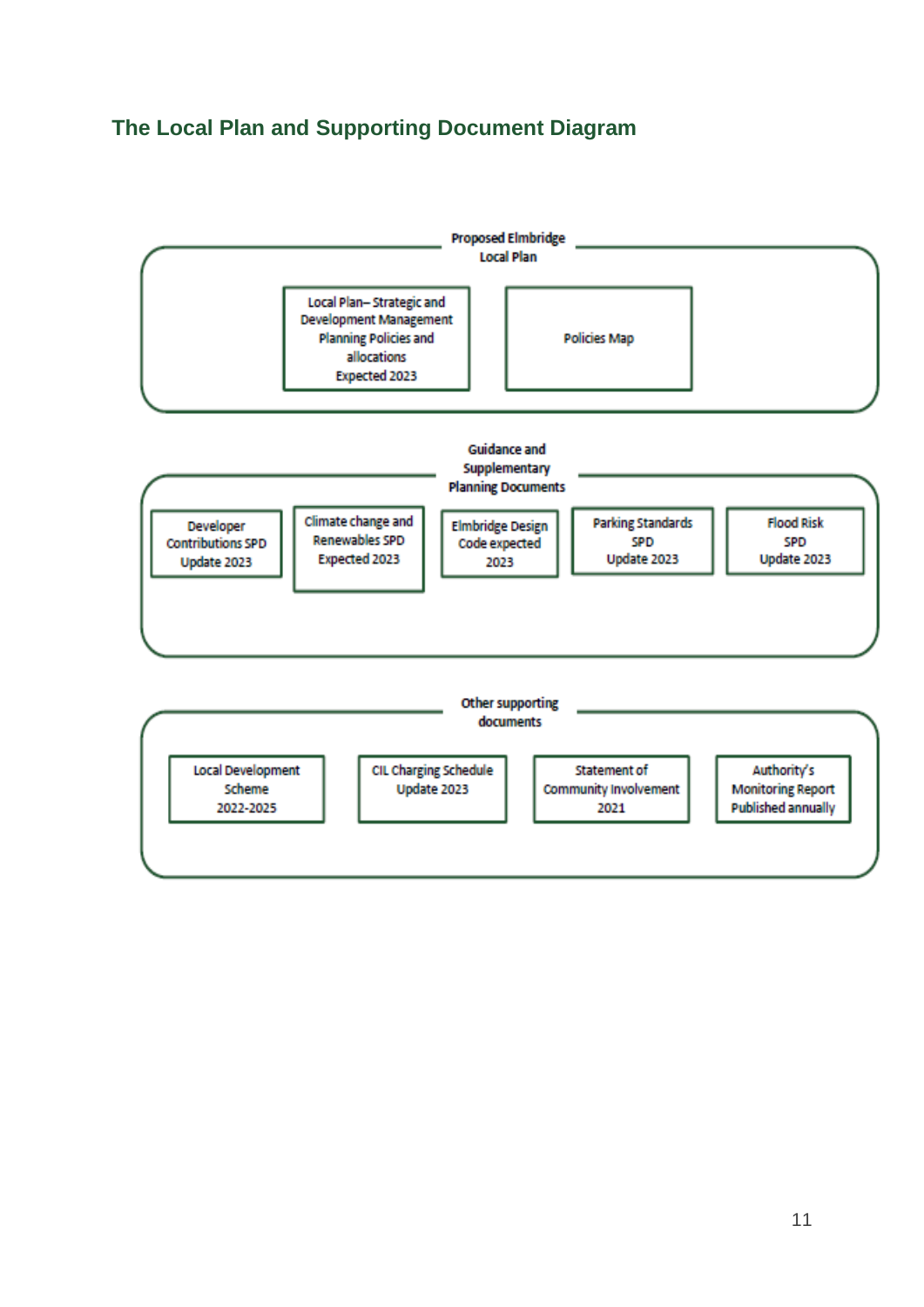# <span id="page-11-0"></span>3. Council Procedures and Reporting Protocols

- 3.1 A small non-executive Members Working Group known as the Local Plan Working Group (LPWG) has been established to oversee production of the Local Plan and promote cross-party support for potentially contentious issues. The Group reports to the Cabinet and makes recommendations on draft documents prior to consultation and adoption. The group comprises of representatives from the Planning Committee and Planning Sub Committees. The Portfolio Holder for Planning Services also attends meetings of the Group. Minutes of meetings are reported to the Planning Committee.
- 3.2 Responsibility for some Cabinet functions is exercised by Individual Cabinet Members and planning policy lies with the portfolio holder for Planning Services. The Council's Overview and Scrutiny Committee have the opportunity to call in decisions of the Cabinet and its individual Members for consideration.
- 3.3 In order to ensure that decision making processes support the timetable for producing Local Plan documents, the facility for calling special meetings of the Council, Cabinet, Planning Committee and Local Plan Working Group may need to be invoked. All Members of the Council are notified electronically when an agenda for the Local Plan Working Group is sent out.
- 3.4 The following protocol sets out:
	- An agreed and transparent process for approving and adopting each element of the Local Plan within the timescales set out in this Local Development Scheme.
	- Clear understanding about which body should be approving each stage (Council, Cabinet or Individual Cabinet Member Decision Making (ICMDM)).
	- Clear understanding about if, when and how often the Planning Committee should be consulted at each stage, to minimise the incidence of 'call-in'.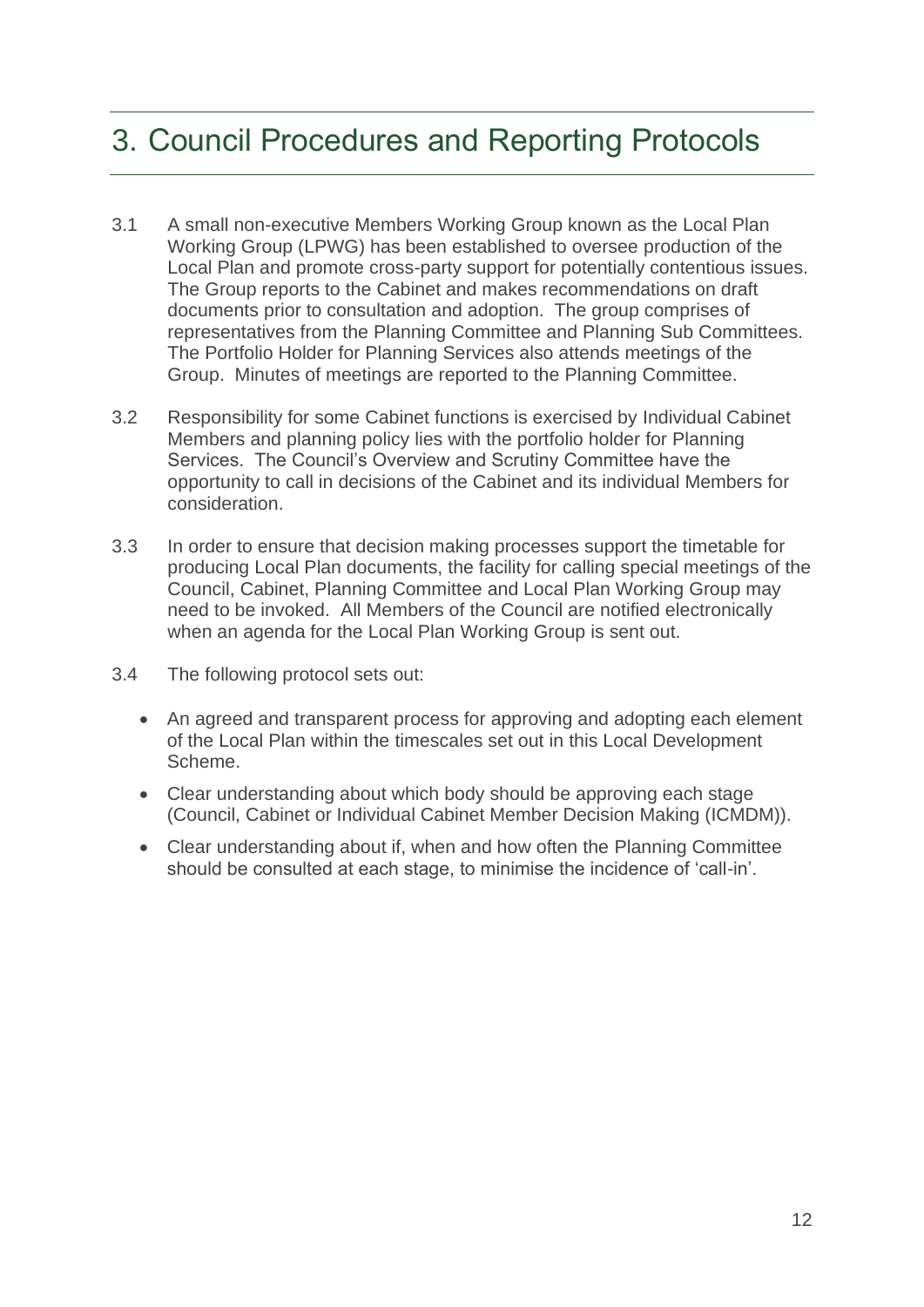# <span id="page-12-0"></span>**The approval process for each component of the Elmbridge Local Plan**

## **Local Development Scheme (LDS)**

| <b>Stage</b>                  | <b>Member Input</b>                                                          | <b>Approving Body</b> |
|-------------------------------|------------------------------------------------------------------------------|-----------------------|
| Agreement of LDS <sup>1</sup> | Consideration by Local Plan<br>Working Group with other<br>members informed. | Cabinet               |

### **Local Plan**

| <b>Stage</b>                                                                                                                                                                                                     | <b>Member Input</b>                                                                                                                                                                                                                                        | <b>Approving Body</b>      |
|------------------------------------------------------------------------------------------------------------------------------------------------------------------------------------------------------------------|------------------------------------------------------------------------------------------------------------------------------------------------------------------------------------------------------------------------------------------------------------|----------------------------|
| Early community<br>engagement, preparation of<br>evidence base, generation<br>of issues and options and<br>initial draft document for<br>formal consultation (may be<br>more than one stage of<br>consultation). | Main consideration by Local<br>Plan Working Group prior to<br>submission of consultation<br>documents to Cabinet.                                                                                                                                          | Cabinet                    |
| Draft Plan published for final<br>representation period,<br>followed by Submission of<br>draft Plan to Secretary of<br>State.                                                                                    | Opportunity for any further<br>updates/responses to<br>modifications after<br>representation period and /<br>or the Examination in Public<br>to be considered by Local<br>Plan Working Group and<br>referred to Cabinet and<br>Council again if necessary. | <b>Cabinet and Council</b> |
| Adoption of Local Plan<br>document following<br>Inspector's ruling on<br>soundness.                                                                                                                              | None – the Council has to<br>adopt in accordance with<br>Inspector's ruling.                                                                                                                                                                               | <b>Cabinet and Council</b> |

<sup>1</sup> Local Development Schemes are produced for the community rather than for the Secretary of State.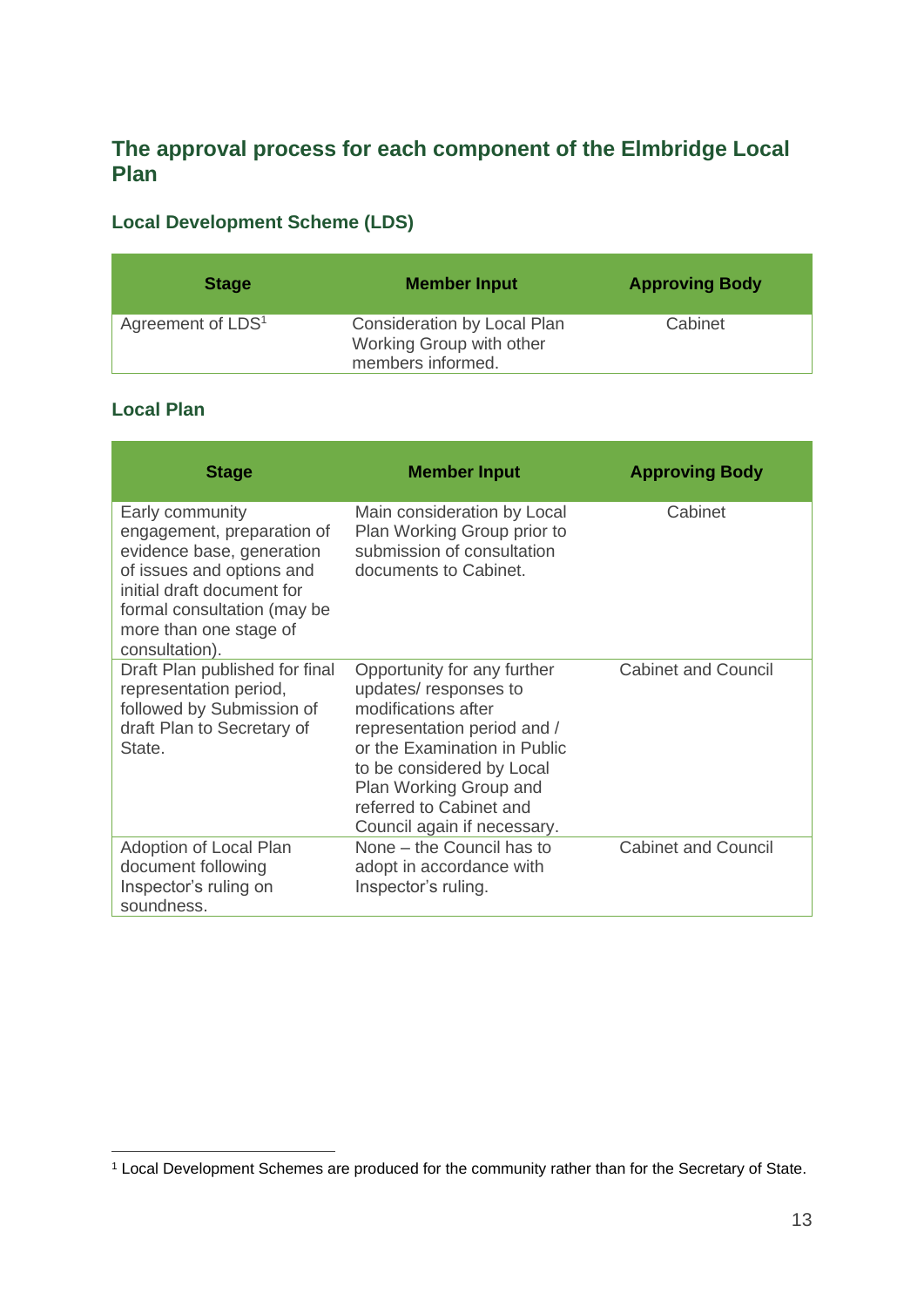### **Supplementary Planning Documents (SPDs) (including Elmbridge Design Code)**

| <b>Stage</b>                                                               | <b>Member Input</b>                                  | <b>Approving Body</b>      |
|----------------------------------------------------------------------------|------------------------------------------------------|----------------------------|
| Preparation of draft<br>document for consultation                          | Main consideration by Local<br>Plan Working Group.   | Cabinet                    |
| Adoption of SPD/Local<br>Design Code following<br>analysis of consultation | <b>Consideration by Local Plan</b><br>Working Group. | <b>Cabinet and Council</b> |

## **Neighbourhood Development Plans (NDPs)**

| <b>Stage</b>                                                   | <b>Member Input</b>                                                                                       | <b>Approving Body</b>      |
|----------------------------------------------------------------|-----------------------------------------------------------------------------------------------------------|----------------------------|
| Consultation on the draft<br>Neighbourhood<br>Development Plan | Main consideration by Local<br>Plan Working Group.                                                        | Cabinet                    |
| Adoption of NDP following<br>examination and referendum        | None – the Council has to<br>adopt in accordance with<br>the Examiners' ruling and<br>referendum results. | <b>Cabinet and Council</b> |

### **Authorities Monitoring Report**

| <b>Stage</b>                                                                   | <b>Member Input</b>                                         | <b>Approving Body</b> |
|--------------------------------------------------------------------------------|-------------------------------------------------------------|-----------------------|
| <b>Agreement of Authorities</b><br><b>Monitoring Report for</b><br>Publication | Reported to Local Plan<br>Working Group for<br>information. | <b>ICMDM</b>          |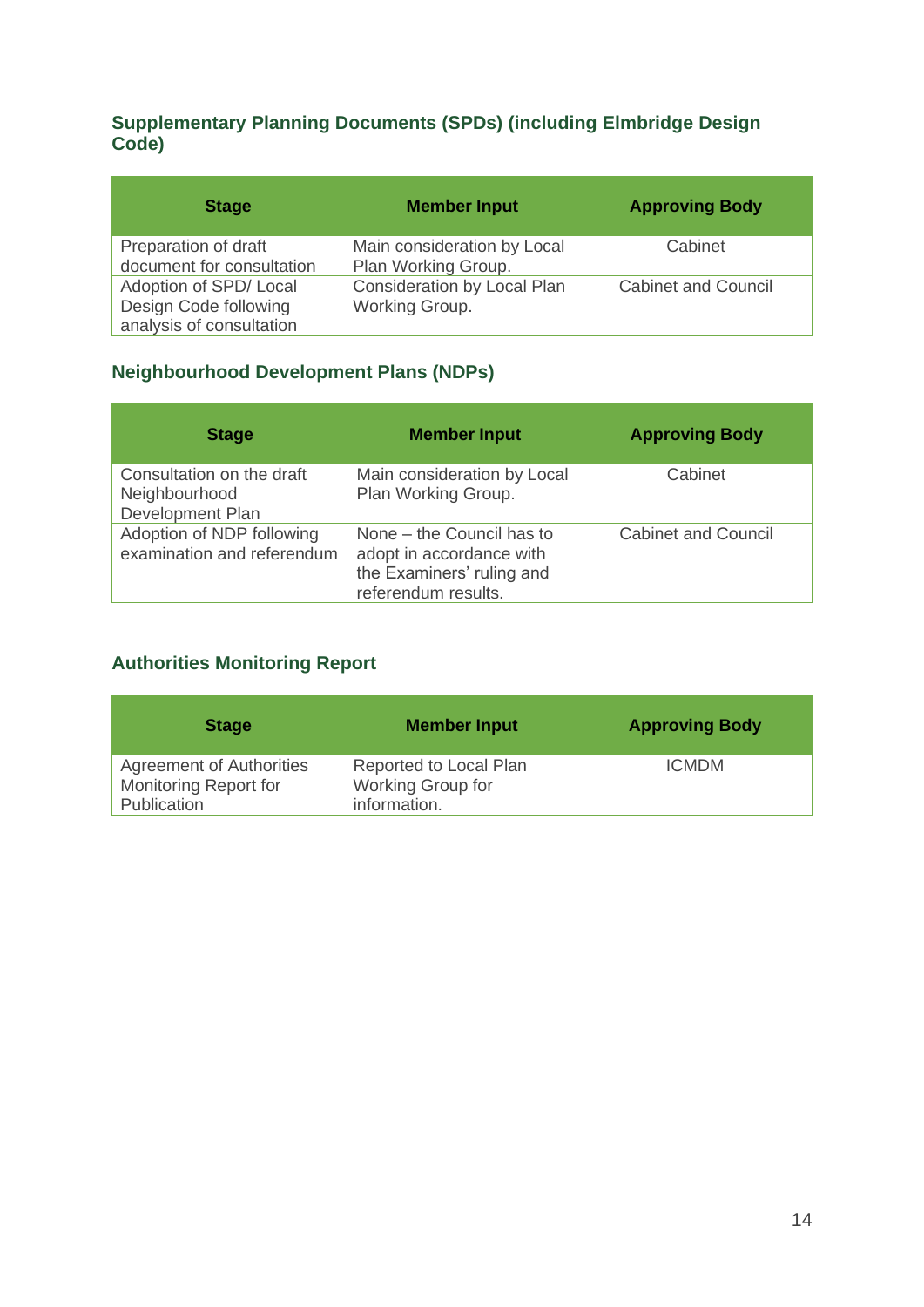# <span id="page-14-0"></span>4. Risk Assessment

4.1 In preparing the LDS and the Elmbridge Local Plan, the main areas of risk relate to:

### <span id="page-14-1"></span>**Financial resources**

- 4.2 Given the radical changes in the way in which local government is financed, the Government's commitment to deliver more for less, and the strain on local government finances following the Covid-19 pandemic, there is a potential risk that finances may not be available to support existing staffing levels in the planning policy team or additional resources required to meet peaks in workflow. Through prudent financial management, the Council has been able to maintain appropriate staffing levels and secured funds to support the delivery of the new Local Plan. The Council has ensured value for money in conjunction with procurement and hence the estimates take into account framework agreements and lessons learnt from prior experience and neighbouring authorities.
- 4.3 One of the largest costs of preparing a new Local Plan is preparing the evidence base. This is a suite of technical documents and assessments. Delays in preparing the Local Plan may result in completed evidence base documents being considered out of date and updates being required.

### <span id="page-14-2"></span>**Community participation and leadership**

- 4.4 Local people have the opportunity to have a much greater influence on the way in which local services are delivered and plans prepared. Whilst the Borough benefits from many community groups, it is not known how much capacity local groups will have to become actively involved in the preparation of future planning documents. It is difficult to gauge how much of a facilitating role will be expected to be provided by Council planning officers. Therefore, it is generally difficult to assess whether greater community involvement will result in speeding up or slowing down the programme.
- 4.5 However, to manage this uncertainty, the Statement of Community Involvement along with specific consultation strategies prepared and agreed for each public consultation stage will set out how the Council will engage with its residents and community groups.

### <span id="page-14-3"></span>**Community expectations**

4.6 It is likely that different community groups will have different expectations with regards to the amount of work that is involved in document preparation, the level of detail that is considered appropriate, their scope of influence, and the resources available to the Council for production. It will be important that the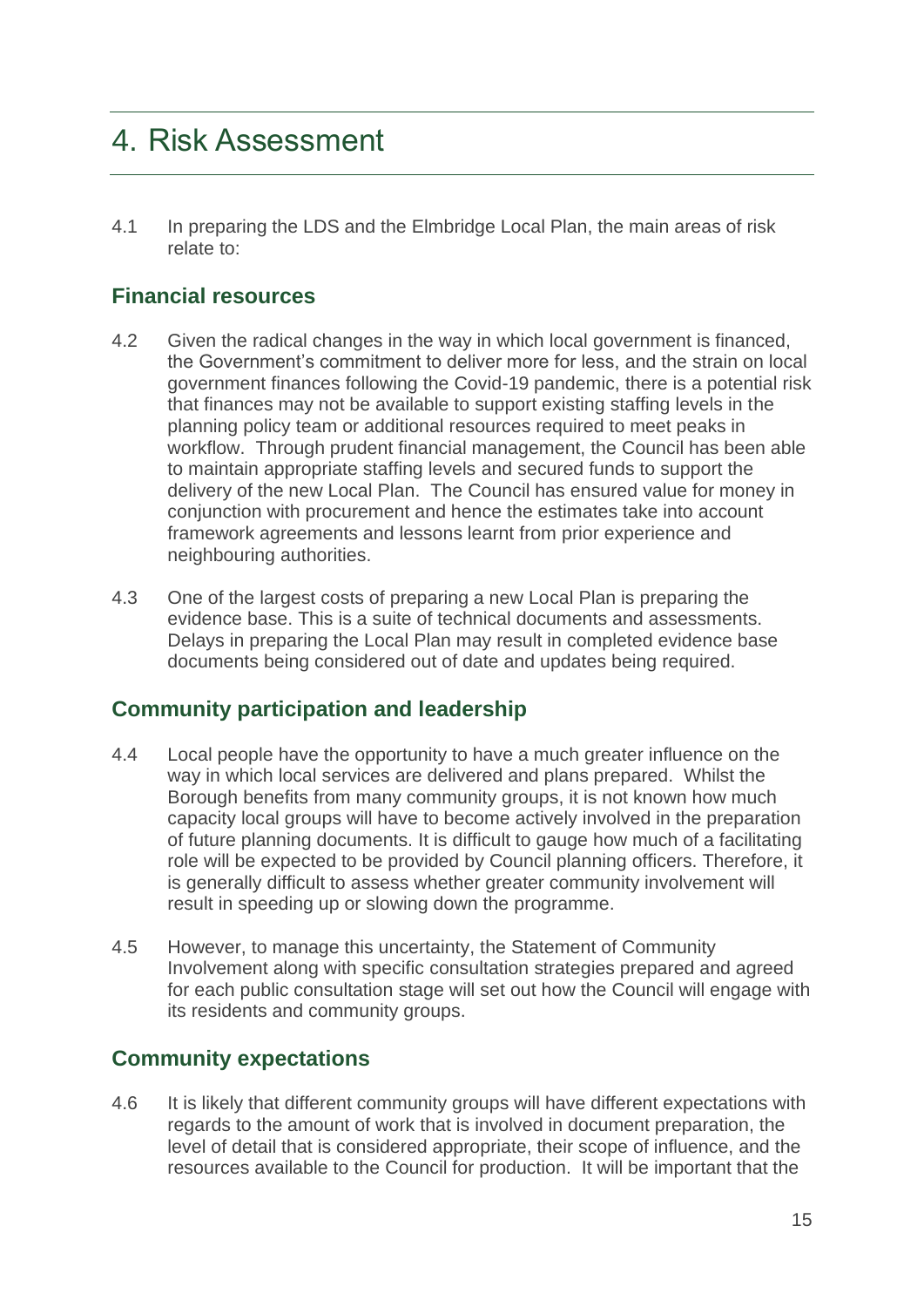community are fully informed with regards to 'time, quality and resources' in order to ensure that the programme is delivered efficiently and effectively.

# <span id="page-15-0"></span>**Procedural issues**

4.7 Arrangements have been put in place to streamline the decision-making processes to avoid unnecessary delay, and to ensure inclusive member and community involvement at all key stages.

# <span id="page-15-1"></span>**Changing planning context**

- 4.8 The Government has introduced some radical changes to the way in which planning is undertaken, including the Planning White Paper and changes to permitted development and the Use Classes Order.
- 4.9 In August 2020 the Government released consultations on changes to the planning system. The Planning White Paper: Planning for the Future proposed reform of the planning system in England, covering plan-making, development management, development contributions, and other related policy proposals. In addition to this, the Changes to the current planning system consultation proposed to change the way housing need is calculated, extend permission in principle, temporarily lifting the small sites threshold for affordable housing and securing first homes through developer contributions. The Government announced in December 2020 that they were not intending to amend the Standard Methodology as set out in the Changes to the planning system consultation. However, the outcome and the timetable for the introduction of any of the wider reforms and other proposed changes is currently unknown.
- 4.10 The Government consulted on changes through the National Planning Policy Framework and National Model Design Code: consultation proposals (January 2021). Most of the changes relate to policies on the design of new development with revisions to the text seeking to implement the recommendations of the [Building Better Building Beautiful Commission "Living](https://www.gov.uk/government/publications/living-with-beauty-report-of-the-building-better-building-beautiful-commission)  [with Beauty"](https://www.gov.uk/government/publications/living-with-beauty-report-of-the-building-better-building-beautiful-commission) report that was commissioned to find practical ways to champion beauty in the built environment.
- 4.11 In July 2021 the Government updated the NPPF. The changes to the NPPF focused on design, and the quality of design in places and individual sites and the creation of well-designed, beautiful and safe places (paragraph 8b). The NPPF in paragraph 128 now requires all local planning authorities "should prepare design guides or codes consistent with the principles set out in the National Design Guide and National Model Design Code, and which reflect local character and design preferences".
- 4.12 Alongside the changes to the NPPF the Government published the National Model Design Code, to provide detailed guidance on the production of design codes, guides and policies to promote successful design. This guidance will inform the production of the Elmbridge Design Code.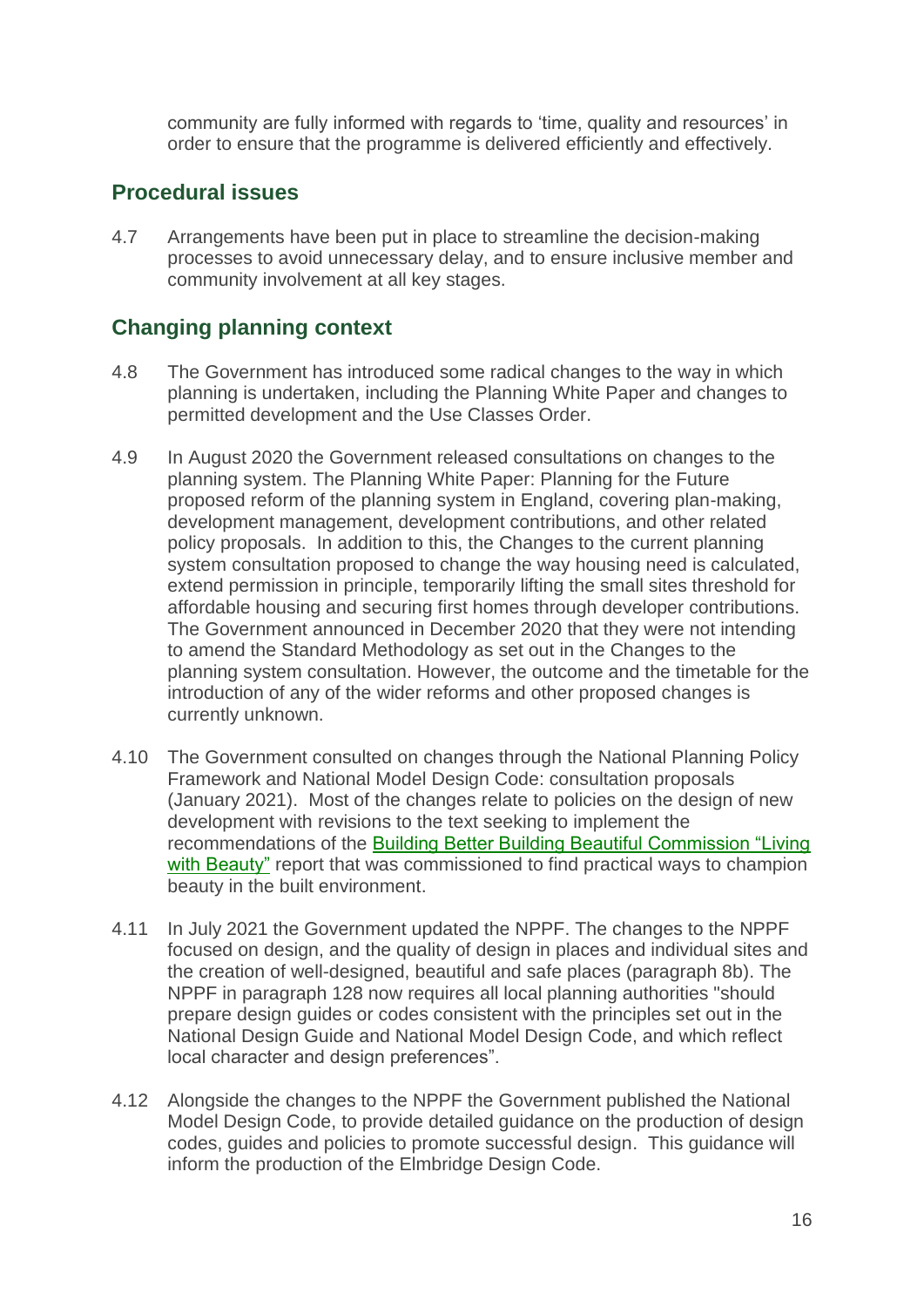- 4.13 Ministerial announcements relating to planning and housing are released regularly, and this makes it very difficult to plan with any certainty. The amended National Planning Policy Framework was published in July 2018 and updated in February 2019 and July 2021. The Environment Act 2021 passed into UK law in November 2021 and has to be considered as part of plan preparation. However at this time the Council is aware of any further guidance or regulations which the Council must prepare its Local Plan in accordance with, will be published in the future. Planning Practice Guidance is also frequently updated.
- 4.14 Given the changing national and regional planning context, the Council must try and plan in line with the best information available at the time.

# <span id="page-16-0"></span>**Legal challenge**

- 4.15 As seen with neighbouring authority's experiences, regardless of the policy position of the Local Plan, there is significant risk of legal challenge to the adoption of the Local Plan from either residents, landowners or developers.
- 4.16 The Council will minimise the likelihood of this by the use of appropriate legal counsel at key stages of the preparation of the plan and during the examination and by ensuring that all documents are founded on a robust evidence base and Sustainability Appraisal, as well as developing improved stakeholder and community engagement systems.

### <span id="page-16-1"></span>**Capacity of other agencies / delivery partners and the Planning Inspectorate**

4.17 This is beyond the Council's control but it is acknowledged that many public services are being asked to produce 'more for less', and some will experience significant reductions in public funding. Some agencies are now charging for advice on evidence base documents and work outside of the statutory Local Plan consultation stages. In order to minimise the risk of non-delivery by third parties, the Council will continue to liaise with all parties involved in delivering the Local Plan to ensure plans can be put in place for co-operative working and cost recovery frameworks agreed where appropriate.

## <span id="page-16-2"></span>**Duty to Cooperate**

4.18 Introduced by the Localism Act 2011, the Council is bound to cooperate on planning issues that cross administrative boundaries, particularly those which relate to strategic priorities as identified in paragraph 20 of the Framework. The Government expects effective and on-going joint working on areas of common interest to be diligently undertaken for the mutual benefit of neighbouring authorities. This is considered integral to the production of a positively prepared and justified strategy.